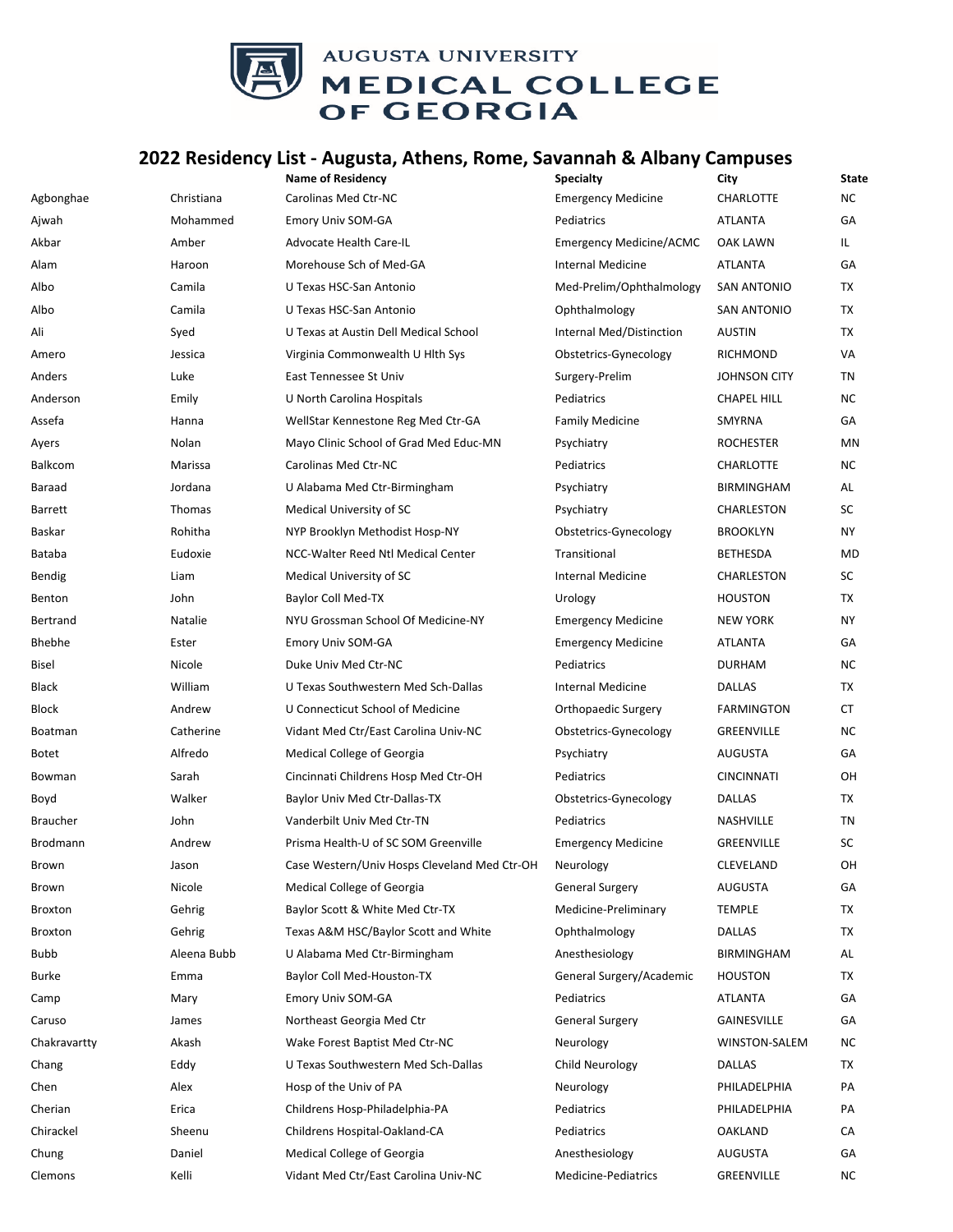| Cornelison          | Matthew        | U Alabama Med Ctr-Birmingham                 | Internal Medicine                 | <b>BIRMINGHAM</b>  | AL        |
|---------------------|----------------|----------------------------------------------|-----------------------------------|--------------------|-----------|
| Cortes              | Letisia        | Prisma Health-U of SC SOM Greenville         | <b>Family Medicine/Greenville</b> | GREENVILLE         | SC        |
| Courson             | John           | <b>Medical College of Georgia</b>            | Orthopaedic Surgery               | AUGUSTA            | GA        |
| Cullen              | Christian      | Brigham & Womens Hosp-MA                     | <b>General Surgery</b>            | <b>BOSTON</b>      | MA        |
| Dai                 | Man            | Coliseum Med Ctrs-GA                         | Transitional                      | <b>MACON</b>       | GA        |
| Dai                 | Man            | AdventHealth Florida                         | Radiology-Diagnostic              | <b>ORLANDO</b>     | FL.       |
| Dave                | Ronak          | Emory Univ SOM-GA                            | Pediatrics                        | ATLANTA            | GA        |
| DeLaney             | Austin         | HCA Healthcare/USF Morsani-Bayonet Pt-FL     | Surgery-Prelim                    | <b>HUDSON</b>      | FL.       |
| Deedy               | Grant          | Prisma Health-U of SC SOM Greenville         | Psychiatry/Greer                  | GREER              | SC        |
| Deimling            | Shaen          | Northside Hospital Gwinnett-GA               | <b>Medicine Preliminary</b>       | LAWRENCEVILLE      | GA        |
| Denson              | Keelie         | Methodist Hospital-Houston-TX                | Neurology                         | <b>HOUSTON</b>     | TX        |
| Dickey              | James          | Medical College of Georgia                   | <b>Internal Medicine</b>          | <b>AUGUSTA</b>     | GA        |
| Donley              | <b>Brandon</b> | Orlando Health-FL                            | Neurology                         | <b>ORLANDO</b>     | FL.       |
| Downey              | Melissa        | U Alabama Med Ctr-Birmingham                 | <b>Internal Medicine</b>          | <b>BIRMINGHAM</b>  | AL        |
| Edavally            | Sahithi        | U Alabama Med Ctr-Birmingham                 | Psychiatry                        | <b>BIRMINGHAM</b>  | AL        |
| Elleston            | Jazmine        | Baylor Coll Med-Houston-TX                   | Pediatrics                        | <b>HOUSTON</b>     | TX        |
| Emamifar            | Nick           | Piedmont Athens Regional-GA                  | Transitional                      | <b>ATHENA</b>      | GA        |
| Emamifar            | Nick           | Temple Univ Hosp-PA                          | Radiology-Diagnostic              | PHILADELPHIA       | PA        |
| Enokekwa            | Lawson         | <b>BI Deaconess Med Ctr-MA</b>               | <b>Emergency Medicine</b>         | <b>BOSTON</b>      | MA        |
| Ezuma               | Gabriel        | Medical College of Georgia                   | Pediatrics                        | AUGUSTA            | GA        |
| Fleming             | Sierra         | Emory Univ SOM-GA                            | <b>Internal Medicine</b>          | ATLANTA            | GA        |
| Flemington          | Alexandra      | Vanderbilt Univ Med Ctr-TN                   | <b>Internal Medicine</b>          | NASHVILLE          | TN        |
| Frazier             | Heather        | University of Virginia                       | <b>Internal Medicine</b>          | CHARLOTTESVILLE    | VA        |
| Fredericks          | Haleigh        | U Florida COM-Shands Hosp                    | Ob-Gyn/Pensacola                  | PENSACOLA          | FL.       |
| Frix                | James          | Carolinas Med Ctr-NC                         | Orthopaedic Surgery               | CHARLOTTE          | <b>NC</b> |
| Fu                  | Weibo          | U Florida COM-Jacksonville                   | <b>Medicine Preliminary</b>       | <b>JACKSON</b>     | FL.       |
| Fussell             | Celena         | Case Western/Univ Hosps Cleveland Med Ctr-OH | Obstetrics-Gynecology             | CLEVELAND          | OH        |
| Ganapathy           | Veena          | Baylor Coll Med-Houston-TX                   | Pediatrics                        | <b>HOUSTON</b>     | TX        |
| Garcia Rychtarikova | Alejandra      | AU-UGA Medical Partnership-GA                | <b>Internal Medicine</b>          | ATLANTA            | GA        |
| Genova              | Evan           | U Texas Med Sch-Houston                      | <b>Emergency Medicine</b>         | <b>HOUSTON</b>     | TX        |
| Ghanim              | Ghida          | Baylor Coll Med-Houston-TX                   | <b>Emergency Medicine</b>         | <b>HOUSTON</b>     | <b>TX</b> |
| Ghilzai             | Umar           | Baylor Coll Med-Houston-TX                   | Orthopaedic Surgery               | <b>HOUSTON</b>     | TX        |
| Gill                | Brittany       | Medical College of Georgia                   | Otolaryngology                    | <b>AUGUSTA</b>     | GA        |
| Gordon              | Pasley         | Emory Univ SOM-GA                            | Medicine-Preliminary              | ATLANTA            | GA        |
| Gordon              | Pasley         | Emory Univ SOM-GA                            | Ophthalmology                     | <b>ATLANTA</b>     | GA        |
| Gosden              | Grant          | University of Utah Health                    | Internal Medicine                 | SALT LAKE CITY     | UT        |
| Greenway            | Charlotte      | Eastern Virginia Med School                  | Pediatrics                        | <b>NORFOLK</b>     | VA        |
| Griffith            | Shantelle      | WellStar Kennestone Reg Med Ctr-GA           | Transitional                      | MARIETTA           | GA        |
| Griffith            | Shantelle      | Penn State Hershey Med Ctr-PA                | Dermatology                       | HERSHEY            | PA        |
| Grogan              | Dayton         | University of Virginia                       | <b>Neurological Surgery</b>       | CHARLOTTESVILLE    | VA        |
| Guo                 | Tianyang       | Redmond Regional Med Ctr-GA                  | Transitional                      | <b>ROME</b>        | GA        |
| Guo                 | Tianyang       | Baylor Coll Med-Houston-TX                   | Anesthesiology                    | <b>HOUSTON</b>     | TX        |
| Gupta               | Shruti         | Emory Univ SOM-GA                            | Internal Medicine                 | ATLANTA            | GA        |
| Guttery             | Boyd           | Self Regional Healthcare-SC                  | <b>Family Medicine</b>            | <b>GREENWOOD</b>   | SC        |
| Halicek             | Martin         | Grand Strand Reg Med Ctr-SC                  | Transitional                      | MYRTLE BEACH       | SC        |
| Halicek             | Martin         | Emory Univ SOM-GA                            | Radiology-Diag/Research           | <b>ATLANTA</b>     | GA        |
| Havranek            | Robert         | Vanderbilt Univ Med Ctr-TN                   | Neurology                         | NASHVILLE          | TN        |
| Hayek               | Omar           | University of Alabama                        | Urology                           | BIRMINGHAM         | AL        |
| Herrington          | Kyler          | U North Carolina Hospitals                   | Internal Medicine                 | <b>CHAPEL HILL</b> | <b>NC</b> |
| Hicks               | Brannon        | UT Ascension St Thomas-TN                    | General Surgery/West              | NASHVILLE          | TN        |
| Hobus               | Logan          | Medical University of SC                     | Psychiatry                        | CHARLESTON         | SC        |
| Horner              | Clara          | NYU Grossman School Of Medicine-NY           | Pediatrics                        | <b>NEW YORK</b>    | NΥ        |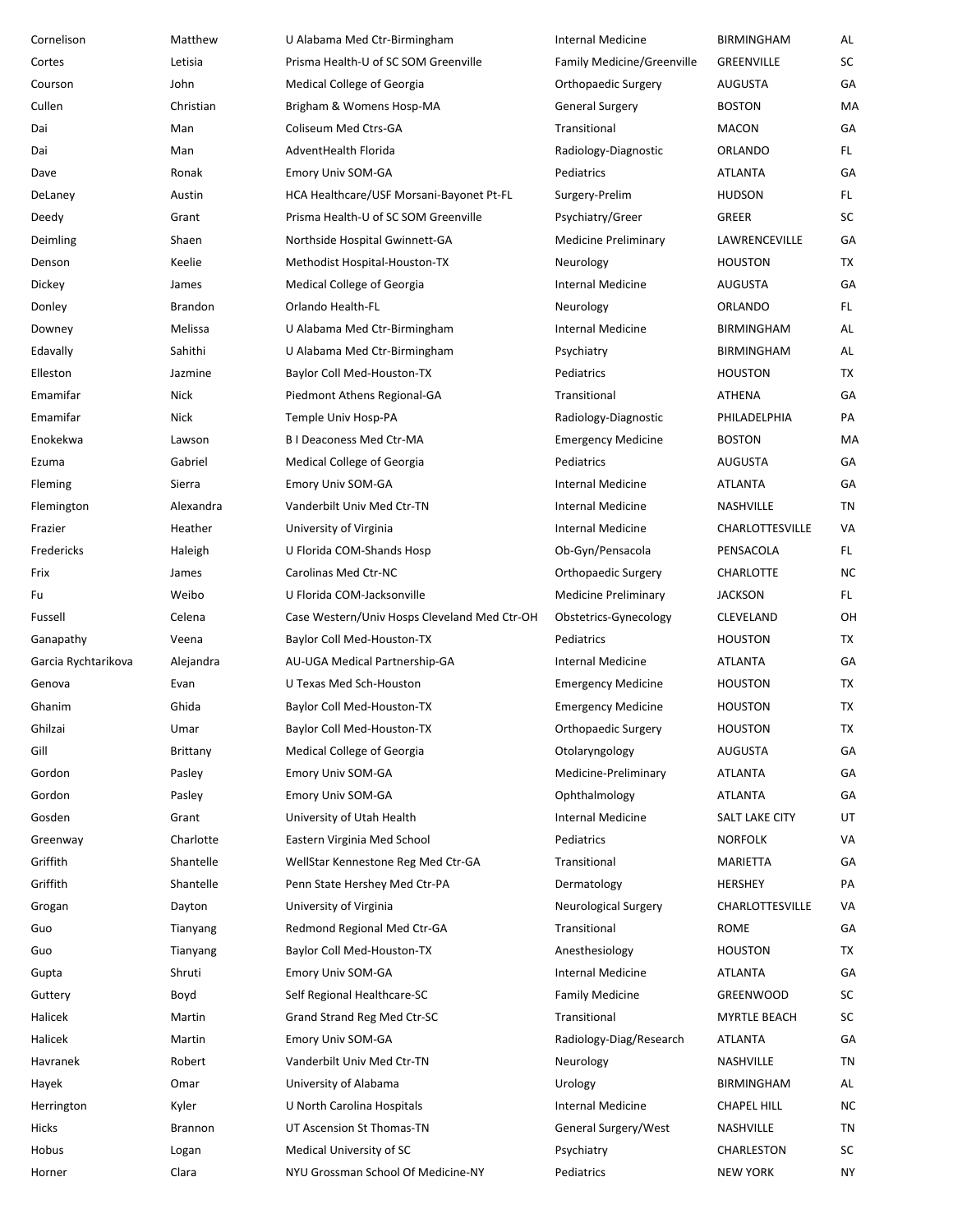| Howard         | John      | Emory Univ SOM-GA                          | Anesthesiology                  | <b>ATLANTA</b>       | GA        |
|----------------|-----------|--------------------------------------------|---------------------------------|----------------------|-----------|
| Huang          | Andy      | <b>ISMMS Mount Sinai Beth Israel-NY</b>    | Med-Prelim/Ophthalmology        | <b>NEW YORK</b>      | NY        |
| Huang          | Andy      | New York Eye and Ear Infirmary-NY          | Ophthalmology                   | <b>MOUNT SINAI</b>   | <b>NY</b> |
| Isaac          | Austin    | Medical College of Georgia                 | Med-Prelim/Ophthalmology        | AUGUSTA              | GA        |
| Isaac          | Austin    | Medical College of Georgia                 | Ophthalmology                   | AUGUSTA              | GA        |
| James          | JaBreia   | Emory Univ SOM-GA                          | Transitional                    | <b>ATLANTA</b>       | GA        |
| James          | JaBreia   | Massachusetts Gen Hosp                     | Dermatology/Harvard<br>Combined | <b>BOSTON</b>        | MA        |
| Jarrell        | Harold    | St. Francis-Emory Healthcare-GA            | Internal Medicine               | <b>ATLANTA</b>       | GA        |
| Jiang          | Chen      | Medical College of Georgia                 | Urology                         | AUGUSTA              | GA        |
| Johnson        | Lucas     | Indiana University SOM                     | Pediatrics                      | <b>INDIANAPOLIS</b>  | IN        |
| Kangas         | Lindsey   | Walter Reed Ntl Med ctr                    | <b>General Surgery</b>          | BETHESDA             | MD        |
| Kelly          | Ashton    | Atrium Health Navicent Med Ctr-GA          | <b>General Surgery</b>          | <b>MACON</b>         | GA        |
| Kenerly        | Marjorie  | U Alabama Med Ctr-Birmingham               | Pediatrics                      | <b>BIRMINGHAM</b>    | AL        |
| Kim            | Grace     | <b>Boston Univ Med Ctr-MA</b>              | Internal Medicine               | <b>BOSTON</b>        | MA        |
| Kishor         | Srilaxmi  | U Tennessee Health Sci Ctr-Memphis         | Pediatrics                      | <b>MEMPHIS</b>       | TN        |
| Klement        | John      | <b>Stanford Health Care-CA</b>             | Internal Medicine               | <b>STANFORD</b>      | CA        |
| Kollhoff       | Alexander | Carolinas Med Ctr-NC                       | Medicine-Preliminary            | <b>CHARLOTTE</b>     | <b>NC</b> |
| Kwon           | Catherine | Geisinger Health System-PA                 | <b>General Surgery</b>          | DANVILLE             | PA        |
| Lacmanovic     | Vuk       | WellStar Kennestone Reg Med Ctr-GA         | Internal Medicine               | <b>MARIETTA</b>      | GA        |
| Lawing         | Jacob     | U Alabama Med Ctr-Birmingham               | <b>Emergency Medicine</b>       | BIRMINGHAM           | AL        |
| Lee            | Grace     | UC Irvine Med Ctr-CA                       | Internal Medicine               | ORANGE               | CA        |
| Lewis          | Danielle  | Carilion Clinic-Virginia Tech Carilion SOM | Obstetrics-Gynecology           | <b>ROANOKE</b>       | VA        |
| Li             | Tianyi    | WellStar Kennestone Reg Med Ctr-GA         | <b>Emergency Medicine</b>       | MARIETTA             | GA        |
| Li-Stein       | Tao       | St Anthony Hospital North-CO               | <b>Family Med/Health Campus</b> | WESTMINISTER         | CO        |
| Lipscomb       | Tyler     | Medical College of Georgia                 | Anesthesiology                  | AUGUSTA              | GA        |
| Littlejohn     | Rodney    | Childrens Hosp-Philadelphia-PA             | Pediatrics                      | PHILADELPHIA         | PA        |
| Lluch          | Emily     | <b>Bayfront Med Ctr-FL</b>                 | Obstetrics-Gynecology           | <b>ST PETERSBURG</b> | FL.       |
| Lodh           | Atul      | U Alabama Med Ctr-Birmingham               | Internal Medicine               | BIRMINGHAM           | AL        |
| Lu             | Kevin     | Montefiore Med Ctr/Einstein-NY             | Anesthesiology                  | <b>BRONX</b>         | NY.       |
| Lynch          | Austin    | Prisma Health-U of SC SOM Columbia         | Psychiatry                      | COLUMBIA             | SC        |
| Madangarli     | Neha      | U Tennessee Health Sci Ctr-Memphis         | Psychiatry                      | <b>MEMPHIS</b>       | TN        |
| Mahmoudabadi   | Anahita   | WellStar Kennestone Reg Med Ctr-GA         | Internal Medicine               | <b>MARIETTA</b>      | GA        |
| Mallow         | Gary      | Atlanta Med Ctr-GA                         | Surgery-Prelim                  | <b>ATLANTA</b>       | GA        |
| Mateu          | Isabella  | Prisma Health-U of SC SOM Greenville       | Obstetrics-Gynecology           | GREENVILLE           | SC        |
| Mattern        | Jordan    | Memorial Health-Univ Med Ctr-GA            | Obstetrics-Gynecology           | SAVANNAH             | GA        |
| Matthews       | Nordia    | Nuvance Health-NY                          | <b>Emergency Medicine</b>       | POUGHKEEPSIE         | <b>NY</b> |
| McBride        | Kaitlyn   | Carilion Clinic-Virginia Tech Carilion SOM | <b>Emergency Medicine</b>       | ROANOKE              | VA        |
| McCarty        | Kate      | U Alabama Med Ctr-Birmingham               | Internal Medicine               | BIRMINGHAM           | AL        |
| McElhannon     | Caroline  | U Alabama Med Ctr-Birmingham               | Obstetrics-Gynecology           | BIRMINGHAM           | AL        |
| McElhone       | Peyton    | Vanderbilt Univ Med Ctr-TN                 | Obstetrics-Gynecology           | NASHVILLE            | ΤN        |
| McLean         | Patrick   | Emory Univ SOM-GA                          | Internal Medicine               | ATLANTA              | GA        |
| Mehta          | Yash      | Northside Hospital Gwinnett-GA             | Transitional                    | LAWRENCEVILLE        | GA        |
| Mehta          | Yash      | Emory Univ SOM-GA                          | Phys Medicine & Rehab           | <b>ATLANTA</b>       | GA        |
| Mendel         | Olivia    | NYU Grossman School Of Medicine-NY         | Pediatrics                      | <b>NEW YORK</b>      | ΝY        |
| Mensah-Bonsu   | Demetra   |                                            | Psychiatry                      | ROCHESTER            | NY.       |
|                |           | U Rochester/Strong Memorial-NY             | Internal Medicine               | WINSTON-SALEM        | <b>NC</b> |
| Mishra         | Pranjal   | Wake Forest Baptist Med Ctr-NC             |                                 |                      |           |
| Momin          | Arsh      | Penn State Hershey Med Ctr-PA              | Internal Medicine               | HERSHEY              | PA        |
| Moon           | June      | Medical College of Georgia                 | Medicine-Preliminary            | AUGUSTA              | GA        |
| Moore          | Emily     | U Kentucky Med Ctr                         | Obstetrics-Gynecology           | LEXINGTON            | KY        |
| Moppins        | Bryanna   | Emory Univ SOM-GA                          | Transitional/Neurology          | <b>ATLANTA</b>       | GA        |
| <b>Moppins</b> | Bryanna   | Emory Univ SOM-GA                          | Neurology                       | <b>ATLANTA</b>       | GA        |
| Morton         | Madison   | Medical University of SC                   | Obstetrics-Gynecology           | CHARLESTON           | SC        |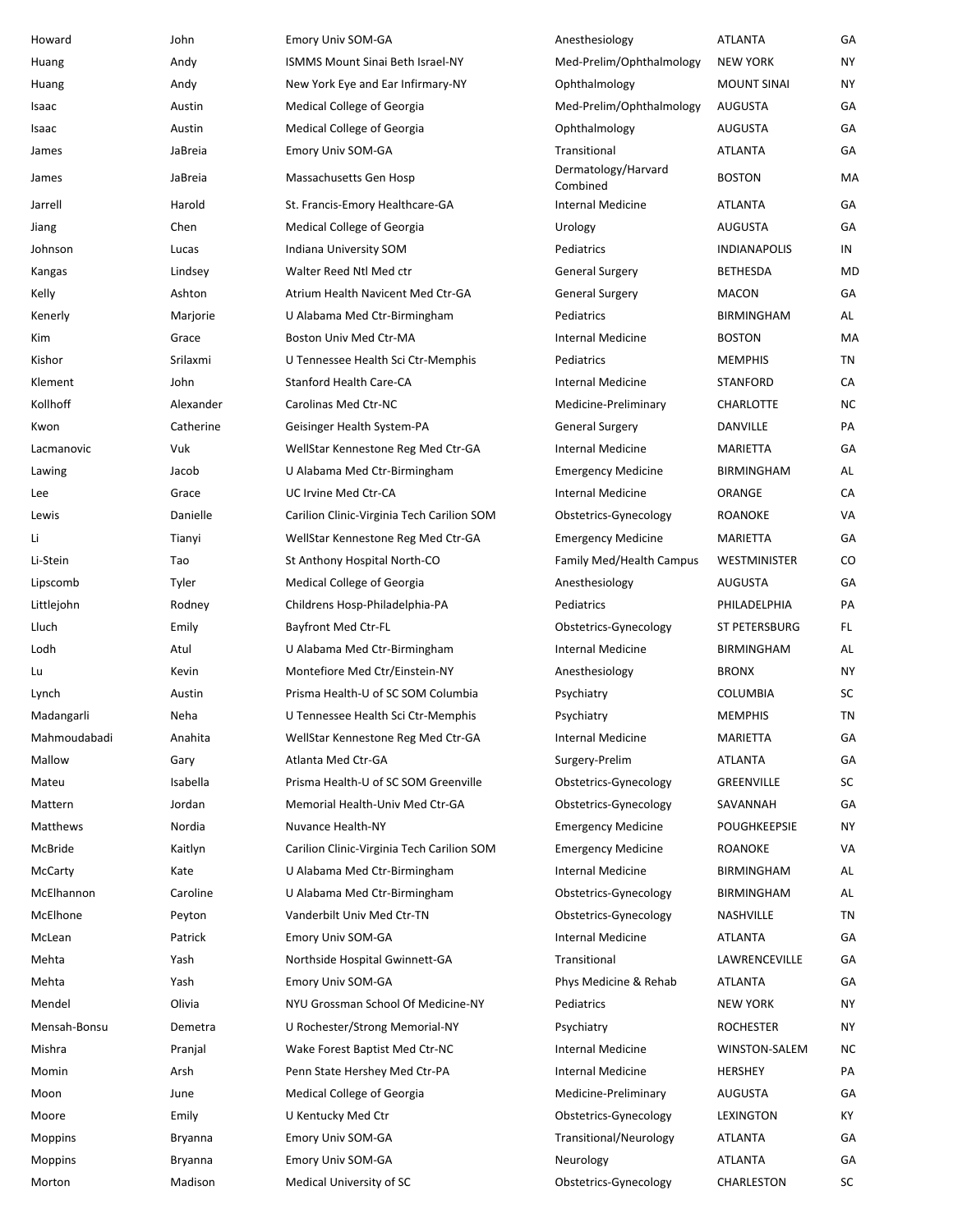| Moses             | Mollie        | University of Alabama               | Ophthalmology               | <b>BIRMINGHAM</b>   | AL        |
|-------------------|---------------|-------------------------------------|-----------------------------|---------------------|-----------|
| Mosley            | Liana         | Vanderbilt Univ Med Ctr-TN          | Medicine-Pediatrics         | NASHVILLE           | TN        |
| Munagala          | Rohit         | Zucker SOM-Northwell NS/LIJ-NY      | Internal Medicine           | <b>GREAT NECK</b>   | <b>NY</b> |
| Mylarapu          | Namratha      | Carolinas Med Ctr-NC                | <b>General Surgery</b>      | CHARLOTTE           | <b>NC</b> |
| Nelson            | Robert        | Medical College of Georgia          | Medicine-Preliminary        | AUGUSTA             | GA        |
| Nelson            | Robert        | Medical College of Georgia          | Radiology-Diagnostic        | <b>AUGUSTA</b>      | GA        |
| Okashah           | Najeah        | Emory Univ SOM-GA                   | Psychiatry/Research         | ATLANTA             | GA        |
| Oliver            | Miya          | <b>UPMC Medical Education-PA</b>    | Anesthesiology              | PITTSBURGH          | PA        |
| Olsen             | Erik          | Medical University of SC            | Medicine-Psychiatry         | CHARLESTON          | SC        |
| Onuoha            | Nina          | Grand Strand Reg Med Ctr-SC         | <b>Family Medicine</b>      | <b>MYRTLE BEACH</b> | SC        |
| Owens-Walton      | Jeunice       | University of Virginia              | Urology                     | CHARLOTTESVILLE     | VA        |
| Oza               | Eesha         | Vanderbilt Univ Med Ctr-TN          | Neurology                   | NASHVILLE           | TN        |
| Packiam           | Hannah        | Northeast Georgia Med Ctr           | <b>Family Medicine</b>      | <b>GAINESVILLE</b>  | GA        |
| Pare              | Daniel        | Boston Univ Med Ctr-MA              | Orthopaedic Surgery         | <b>BOSTON</b>       | MA        |
| Parman            | <b>Brock</b>  | <b>Ochsner Clinic Foundation-LA</b> | <b>Emergency Medicine</b>   | <b>NEW ORLEANS</b>  | LA        |
| Patel             | Ajay          | Emory Univ SOM-GA                   | Transitional/Anesthesiology | ATLANTA             | GA        |
| Patel             | Ajay          | <b>Emory Univ SOM-GA</b>            | Anesthesiology              | ATLANTA             | GA        |
| Patel             | Dillon        | U North Carolina Hospitals          | Anesthesiology              | <b>CHAPEL HILL</b>  | <b>NC</b> |
| Patel             | Nirali        | U Florida COM-Shands Hosp           | Pediatrics/Gainesville      | <b>GAINESVILLE</b>  | FL.       |
| Patel             | Rahil         | Atlanta Med Ctr-GA                  | Orthopaedic Surgery         | <b>ATLANTA</b>      | GA        |
| Patel             | Raveena       | Nemours Childrens Hosp-FL           | Pediatrics                  | <b>ORLANDO</b>      | FL.       |
| Patel             | Ravish        | Northside Hospital Gwinnett-GA      | Transitional                | LAWRENCEVILLE       | GA        |
| Patel             | Ravish        | Boston Univ Med Ctr-MA              | Interventional Radiology    | <b>BOSTON</b>       | MA        |
| Pearson           | Matthew       | <b>Rush University</b>              | Urology                     | <b>CHICAGO</b>      | IL.       |
| Pham              | Christopher   | NYU Grossman School Of Medicine-NY  | <b>Emergency Medicine</b>   | <b>NEW YORK</b>     | <b>NY</b> |
| Pirani            | Farha         | U Arizona COM-Phoenix               | Medicine-Pediatrics         | <b>PHOENIX</b>      | AZ        |
| Ponkshe           | Sonali        | Medical College of Georgia          | Psychiatry                  | <b>AUGUSTA</b>      | GA        |
| Potter            | Matthew       | Emory Univ SOM-GA                   | Transitional/Anesthesiology | ATLANTA             | GA        |
| Potter            | Matthew       | Emory Univ SOM-GA                   | Anesthesiology              | ATLANTA             | GA        |
| Prabu             | Pranav        | U Kentucky Med Ctr                  | Neurology                   | LEXINGTON           | KY        |
| Pulliam           | Steven        | U Tennessee COM                     | Surgery-Prelim              | CHATTANOOGA         | TN        |
| Quertermous       | <b>Brooke</b> | Vanderbilt Univ Med Ctr-TN          | Pediatrics                  | NASHVILLE           | ΤN        |
| Racine            | Rilee         | U Alabama Med Ctr-Birmingham        | Pediatrics                  | <b>BIRMINGHAM</b>   | AL        |
| Relja             | Socorro       | Zucker SOM-Northwell South Shore-NY | Surgery-Prelim              | QUEENS              | <b>NY</b> |
| Ribbens           | Lucas         | Medical University of SC            | Psychiatry                  | CHARLESTON          | SC        |
| Robertson         | Nick          | University of Alabama               | Urology                     | <b>BIRMINGHAM</b>   | AL        |
| Ruiz              | Joseph        | Olive View-UCLA Med Ctr-CA          | Medicine-Preliminary        | SYLMAR              | CA        |
| Ruiz              | Joseph        | Harvard Spaulding Rehab Hosp-MA     | Phys Medicine & Rehab       | CHARLESTOWN         | MA        |
| Rush              | Alec          | Atlanta Med Ctr-GA                  | Orthopaedic Surgery         | ATLANTA             | GА        |
| Saha              | Rick          | NYU Grossman School Of Medicine-NY  | Medicine-Primary/NYU Bkln   | <b>NEW YORK</b>     | <b>NY</b> |
| Sanders           | Bharat        | University of Utah Health           | Peds/Psych/Child Psych      | SALT LAKE CITY      | UT        |
| Sanders           | Natalie       | WellStar Kennestone Reg Med Ctr-GA  | Transitional                | MARIETTA            | GA        |
| Sanders           | Natalie       | Radiology-Diagnostic                | Radiology-Diagnostic        | ATLANTA             | GA        |
| Sangabathula      | Hasith        | U Tennessee Health Sci Ctr-Memphis  | Med-Prelim/Neurology        | <b>MEMPHIS</b>      | TN        |
| Sangabathula      | Hasith        | U Tennessee Health Sci Ctr-Memphis  | Neurology                   | <b>MEMPHIS</b>      | TN        |
| Sareddy           | Sneha         | Loyola Univ Med Ctr-IL              | Obstetrics-Gynecology       | <b>MAYWOOD</b>      | IL        |
| Sellers           | Brandon       | UT San Antonio                      | Ophthalmology               | SAN ANTONIO         | TX        |
| Seman             | Natalie       | U South Alabama Hospitals           | Obstetrics-Gynecology       | <b>MOBILE</b>       | AL        |
| Sharma            | Avirale       | U Texas Southwestern Med Sch-Dallas | <b>Emergency Medicine</b>   | DALLAS              | TX        |
| Shopshire-Griffin | Matthew       | U Texas Med Sch-Houston             | <b>Emergency Medicine</b>   | <b>HOUSTON</b>      | TX        |
| Singh             | Kanwar        | Medical College of Georgia          | Internal Medicine           | AUGUSTA             | GA        |
| Sinha             | Garima        | LSU SOM-New Orleans-LA              | General Surgery             | <b>NEW ORLEANS</b>  | LA        |